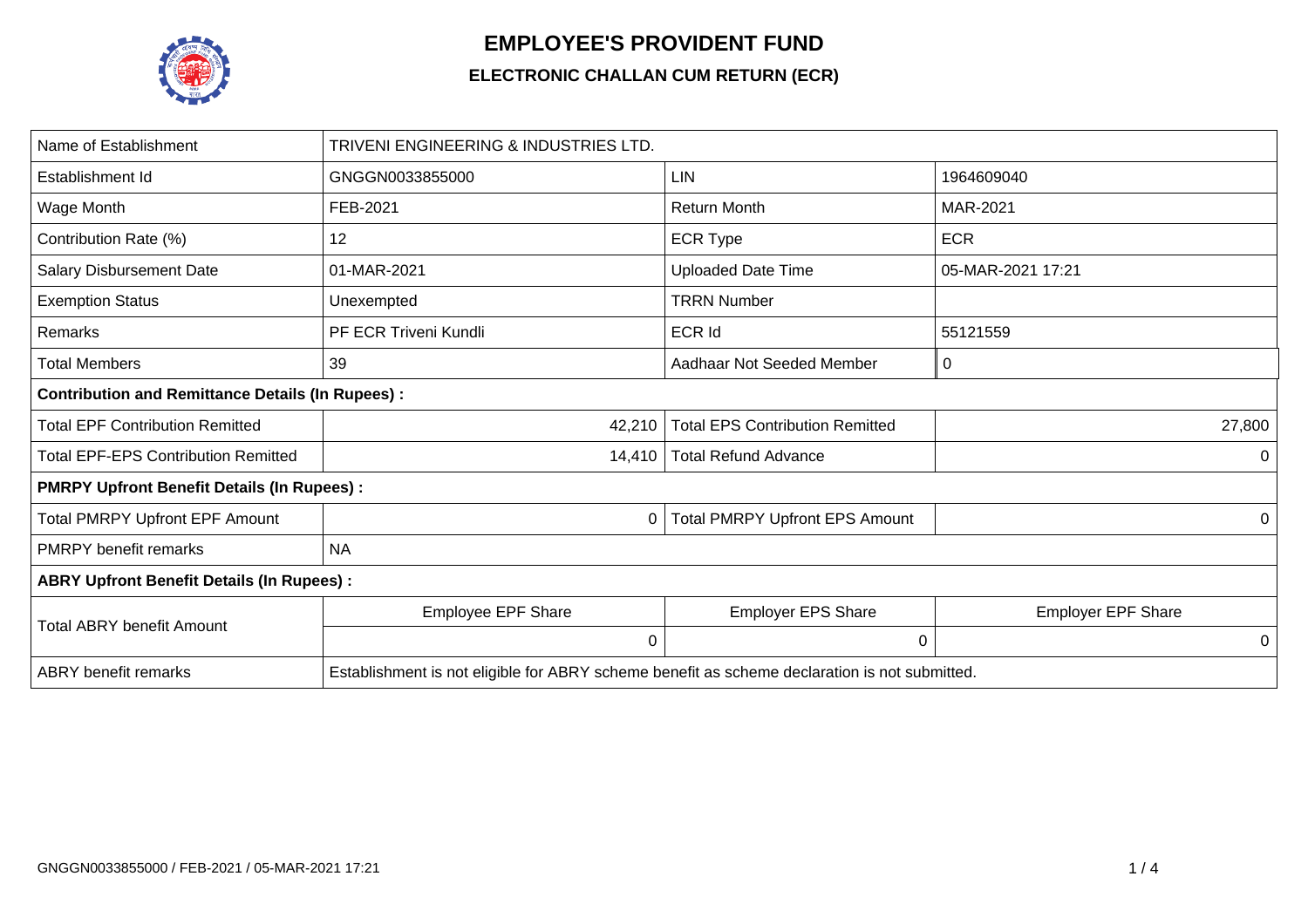## Member Details :-

|                |              | Name as per                                   |                                               | Wages  |            |            |             | <b>Contribution Remitted</b> |            |     |                    |                | <b>PMRPY / ABRY Benefit</b> | Posting               |                 |                                  |
|----------------|--------------|-----------------------------------------------|-----------------------------------------------|--------|------------|------------|-------------|------------------------------|------------|-----|--------------------|----------------|-----------------------------|-----------------------|-----------------|----------------------------------|
| SI. No.        | <b>UAN</b>   | <b>ECR</b>                                    | <b>UAN</b><br><b>Repository</b>               | Gross  | <b>EPF</b> | <b>EPS</b> | <b>EDLI</b> | EE.                          | <b>EPS</b> | ER  | <b>NCP</b><br>Days | <b>Refunds</b> | Pension<br><b>Share</b>     | ER PF<br><b>Share</b> | <b>EE Share</b> | <b>Location of</b><br>the member |
| $\overline{1}$ | 101487956680 | <b>ABDUL MALEK</b>                            | <b>ABDUL</b><br><b>MALEK</b>                  | 5,913  | 5,913      | 5,913      | 5,913       | 710                          | 493        | 217 | 16                 | $\mathbf 0$    |                             |                       |                 | N.A.                             |
| 2              | 101487956698 | <b>ABU SUFIAN</b>                             | ABU SUFIAN                                    | 7,227  | 7,227      | 7,227      | 7,227       | 867                          | 602        | 265 | 14                 | $\mathbf 0$    |                             |                       |                 | N.A.                             |
| 3              | 101213091940 | <b>ANIL KUMAR</b><br><b>CHANDRAVANS</b><br>HI | <b>ANIL KUMAR</b><br>CHANDRAVA<br><b>NSHI</b> | 15,768 | 15,768     | 15,000     | 15,000      | 1,892                        | 1,250      | 642 | $\overline{1}$     | $\mathbf 0$    |                             |                       |                 | N.A.                             |
| $\overline{4}$ | 101656227514 | <b>ASHOK</b>                                  | <b>ASHOK</b>                                  | 5,960  | 5,960      | 5,960      | 5,960       | 715                          | 496        | 219 | 15                 | $\mathbf 0$    |                             |                       |                 | N.A.                             |
| 5              | 101656227567 | <b>ASHOK</b><br><b>MANDAL</b>                 | <b>ASHOK</b><br><b>MANDAL</b>                 | 6,556  | 6,556      | 6,556      | 6,556       | 787                          | 546        | 241 | 14                 | $\mathbf 0$    |                             |                       |                 | N.A.                             |
| 6              | 101319715144 | ASHWANI<br><b>MANDAL</b>                      | <b>ASHWANI</b><br><b>MONDAL</b>               | 5,364  | 5,364      | 5,364      | 5,364       | 644                          | 447        | 197 | 16                 | $\mathbf 0$    |                             |                       |                 | N.A.                             |
| $\overline{7}$ | 101397155374 | <b>BHAJAHARI DAS</b>                          | <b>BHAJAHARI</b><br>DAS                       | 5,364  | 5,364      | 5,364      | 5,364       | 644                          | 447        | 197 | 16                 | $\mathbf 0$    |                             |                       |                 | N.A.                             |
| 8              | 101495427313 | <b>DEEPAK</b>                                 | <b>DEEPAK</b>                                 | 14,304 | 14,304     | 14,304     | 14,304      | 1,716                        | 1,192      | 524 | $\mathbf{1}$       | $\mathbf 0$    |                             |                       |                 | N.A.                             |
| 9              | 101188247826 | <b>FATIK SEKH</b>                             | <b>FATIK SEKH</b>                             | 11,169 | 11,169     | 11,169     | 11,169      | 1,340                        | 930        | 410 | 8                  | $\mathbf 0$    |                             |                       |                 | N.A.                             |
| 10             | 101656227607 | <b>GORAKH</b><br>PRAJAPATI                    | <b>GORAKH</b><br>PRAJAPATI                    | 10,728 | 10,728     | 10,728     | 10,728      | 1,287                        | 894        | 393 | $\overline{7}$     | $\mathbf 0$    |                             |                       |                 | N.A.                             |
| 11             | 101656227579 | <b>HARI SAH</b>                               | <b>HARI SAH</b>                               | 7,748  | 7,748      | 7,748      | 7,748       | 930                          | 645        | 285 | 12                 | $\mathbf 0$    |                             |                       |                 | N.A.                             |
| 12             | 101188247890 | <b>HAZRAT ALI</b>                             | <b>HAZRAT ALI</b>                             | 10,728 | 10,728     | 10,728     | 10,728      | 1,287                        | 894        | 393 | $\overline{7}$     | $\mathbf 0$    |                             |                       |                 | N.A.                             |
| 13             | 101487956605 | <b>HURMAT SK</b>                              | <b>HURMAT SK</b>                              | 7,748  | 7,748      | 7,748      | 7,748       | 930                          | 645        | 285 | 12                 | $\mathbf 0$    |                             |                       |                 | N.A.                             |
| 14             | 101656227546 | <b>KAMALA</b><br><b>SHANKAR</b><br>YADAV      | <b>KAMALA</b><br><b>SHANKAR</b><br>YADAV      | 5,364  | 5,364      | 5,364      | 5,364       | 644                          | 447        | 197 | 16                 | $\mathbf 0$    |                             |                       |                 | N.A.                             |
| 15             | 101207336347 | <b>KRISHANPAL</b>                             | <b>KRISHNA PAL</b>                            | 14,304 | 14,304     | 14,304     | 14,304      | 1.716                        | 1,192      | 524 | $\mathbf{1}$       | $\mathbf 0$    |                             |                       |                 | N.A.                             |
| 16             | 101656227598 | <b>MAINUL SEKH</b>                            | <b>MAINUL SK</b>                              | 10,132 | 10,132     | 10,132     | 10,132      | 1,216                        | 844        | 372 | 8                  | $\mathsf{O}$   |                             |                       |                 | N.A.                             |
| 17             | 101487956646 | <b>MANOJ</b><br><b>CHAURASIA</b>              | <b>MANOJ</b><br><b>CHAURASIA</b>              | 14,304 | 14,304     | 14,304     | 14,304      | 1,716                        | 1,192      | 524 | $\mathbf{1}$       | $\mathsf{O}$   |                             |                       |                 | N.A.                             |
| 18             | 101350010514 | <b>MAYANK</b><br><b>VERMA</b>                 | <b>MAYANK</b><br><b>VERMA</b>                 | 15,768 | 15,768     | 15,000     | 15,000      | 1,892                        | 1,250      | 642 | $\overline{1}$     | $\mathbf 0$    |                             |                       |                 | N.A.                             |
| 19             | 101195656668 | MD<br>MANIRUJJAMA                             | <b>MD</b><br>MANIRUJJAM<br>AN                 | 2,980  | 2,980      | 2,980      | 2,980       | 358                          | 248        | 110 | 20                 | $\mathsf{O}$   |                             |                       |                 | N.A.                             |
| 20             | 101656227505 | SAMIUL SEKH                                   | <b>MD SAMIUL</b><br><b>SEKH</b>               | 3,576  | 3,576      | 3,576      | 3,576       | 429                          | 298        | 131 | 19                 | 0              |                             |                       |                 | N.A.                             |
| 21             | 101155583178 | <b>MEHERU</b>                                 | <b>MEHERU</b>                                 | 5,960  | 5,960      | 5,960      | 5,960       | 715                          | 496        | 219 | 15                 | $\mathbf 0$    |                             |                       |                 | N.A.                             |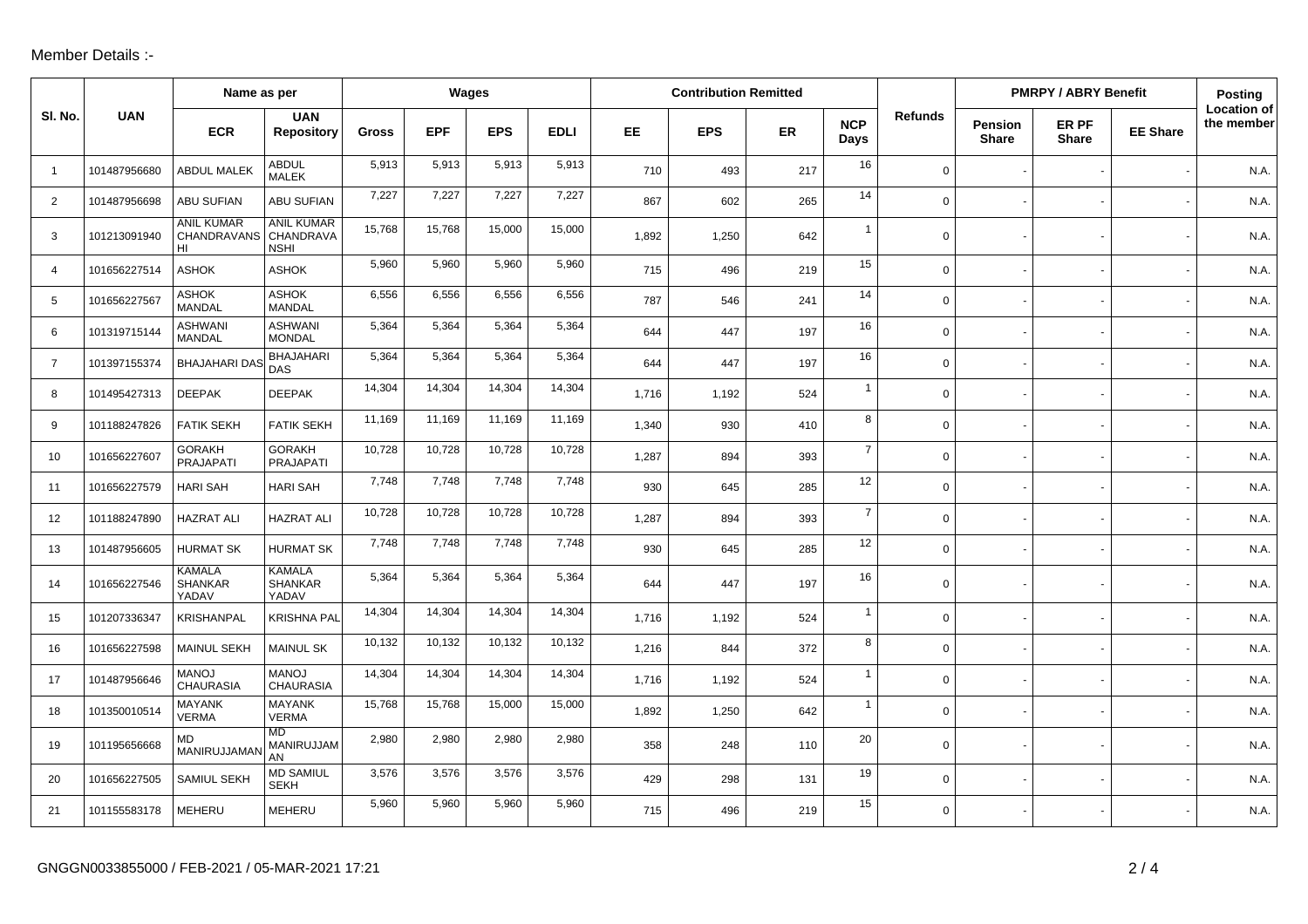|         |              |                                                   | Name as per                                   |              | Wages      |            |             | <b>Contribution Remitted</b> |             |       |                    |          | <b>PMRPY / ABRY Benefit</b>    |                       |                 | Posting                   |
|---------|--------------|---------------------------------------------------|-----------------------------------------------|--------------|------------|------------|-------------|------------------------------|-------------|-------|--------------------|----------|--------------------------------|-----------------------|-----------------|---------------------------|
| SI. No. | <b>UAN</b>   | <b>ECR</b>                                        | <b>UAN</b><br><b>Repository</b>               | <b>Gross</b> | <b>EPF</b> | <b>EPS</b> | <b>EDLI</b> | <b>EE</b>                    | <b>EPS</b>  | ER    | <b>NCP</b><br>Days | Refunds  | <b>Pension</b><br><b>Share</b> | ER PF<br><b>Share</b> | <b>EE Share</b> | Location of<br>the member |
| 22      | 101656227522 | <b>MUNTU SEKH</b>                                 | MUNTU SEKH                                    | 8.940        | 8.940      | 8,940      | 8,940       | 1,073                        | 745         | 328   | 10                 | $\Omega$ |                                |                       |                 | N.A.                      |
| 23      | 101579170515 | <b>NURUL</b>                                      | <b>NURUL</b>                                  | 4,768        | 4,768      | 4,768      | 4,768       | 572                          | 397         | 175   | 17                 | $\Omega$ |                                |                       |                 | N.A.                      |
| 24      | 101315587217 | PANKAJ KUMAR                                      | <b>PANKAJ</b><br><b>KUMAR</b>                 | 15,768       | 15,768     | 15,000     | 15,000      | 1,892                        | 1,250       | 642   | $\overline{1}$     | $\Omega$ |                                |                       |                 | N.A.                      |
| 25      | 101656227551 | PRATAP KUMAR                                      | <b>PRATAP</b><br><b>KUMAR</b>                 | 7,152        | 7,152      | 7,152      | 7,152       | 858                          | 596         | 262   | 13                 | $\Omega$ |                                |                       |                 | N.A.                      |
| 26      | 101656227533 | <b>PREM KUMAR</b><br><b>MANDAL</b>                | PREM<br><b>KUMAR</b><br><b>MANDAL</b>         | 5,960        | 5,960      | 5,960      | 5,960       | 715                          | 496         | 219   | 15                 | $\Omega$ |                                |                       |                 | N.A.                      |
| 27      | 101195656647 | RAJU SK                                           | <b>RAJU SK</b>                                | 5,960        | 5,960      | 5,960      | 5,960       | 715                          | 496         | 219   | 15                 | $\Omega$ |                                |                       |                 | N.A.                      |
| 28      | 101397155388 | <b>RAKESH</b><br><b>KUMAR BHOLA</b>               | <b>RAKESH</b><br><b>KUMAR</b><br><b>BHOLA</b> | 8,344        | 8,344      | 8,344      | 8,344       | 1.001                        | 695         | 306   | 11                 | $\Omega$ |                                |                       |                 | N.A.                      |
| 29      | 101397155238 | RANAJIT JANA                                      | <b>RANAJIT</b><br><b>JANA</b>                 | 5,960        | 5,960      | 5,960      | 5,960       | 715                          | 496         | 219   | 15                 | $\Omega$ |                                |                       |                 | N.A.                      |
| 30      | 101387748592 | SHAMBHU<br>PRASAD                                 | <b>SAMBHU</b><br><b>PARSAD</b>                | 14,304       | 14,304     | 14,304     | 14,304      | 1,716                        | 1,192       | 524   | $\overline{1}$     | $\Omega$ |                                |                       |                 | N.A.                      |
| 31      | 101656227580 | <b>SANDEEP</b><br><b>KUMAR</b><br>PRAJAPATI       | <b>SANDEEP</b><br><b>KUMAR</b><br>PRAJAPATI   | 5,960        | 5,960      | 5,960      | 5,960       | 715                          | 496         | 219   | 15                 | $\Omega$ |                                |                       |                 | N.A.                      |
| 32      | 101487956614 | <b>SANGAM SING</b>                                | SANGAM<br><b>SINGH</b>                        | 14.304       | 14,304     | 14,304     | 14,304      | 1,716                        | 1,192       | 524   | $\overline{1}$     | $\Omega$ |                                |                       |                 | N.A.                      |
| 33      | 101195656584 | <b>SANU SEKH</b>                                  | SANU SEKH                                     | 6,570        | 6,570      | 6,570      | 6,570       | 788                          | 547         | 241   | 15                 | $\Omega$ |                                |                       |                 | N.A.                      |
| 34      | 101196274471 | <b>SEKH TANU</b>                                  | <b>SEKH TANU</b>                              | 5,256        | 5,256      | 5,256      | 5,256       | 631                          | 438         | 193   | 17                 | $\Omega$ |                                |                       |                 | N.A.                      |
| 35      | 101487956622 | <b>SENTU SEKH</b>                                 | <b>SENTU SEKH</b>                             | 6,556        | 6,556      | 6,556      | 6,556       | 787                          | 546         | 241   | 14                 | $\Omega$ |                                |                       |                 | N.A.                      |
| 36      | 101175946347 | <b>SHUVANKAR</b><br><b>NAYAK</b>                  | SHUVANKAR<br><b>NAYAK</b>                     | 10,000       | 10,000     | 10,000     | 10,000      | 1,200                        | 833         | 367   | $\mathbf 0$        | $\Omega$ |                                |                       |                 | N.A.                      |
| 37      | 101204489012 | <b>SUDHISH SAH</b>                                | <b>SUDHISH</b><br>SAH                         | 14,304       | 14,304     | 14,304     | 14,304      | 1.716                        | 1,192       | 524   | $\overline{1}$     | $\Omega$ |                                |                       |                 | N.A.                      |
| 38      | 101482441983 | <b>SWAPAN DOLA</b>                                | SWAPAN<br><b>DOLAI</b>                        | 8,940        | 8.940      | 8,940      | 8,940       | 1,073                        | 745         | 328   | 10                 | $\Omega$ |                                |                       |                 | N.A.                      |
| 39      | 101545934188 | <b>UPENDRA</b><br><b>CHANDRA</b><br><b>VANSHI</b> | <b>UPENDRA</b><br>CHANDRA<br><b>VANSHI</b>    | 15,768       | 15,768     | $\Omega$   | 15,000      | 1,892                        | $\mathbf 0$ | 1,892 | $\overline{1}$     | $\Omega$ |                                |                       |                 | N.A.                      |